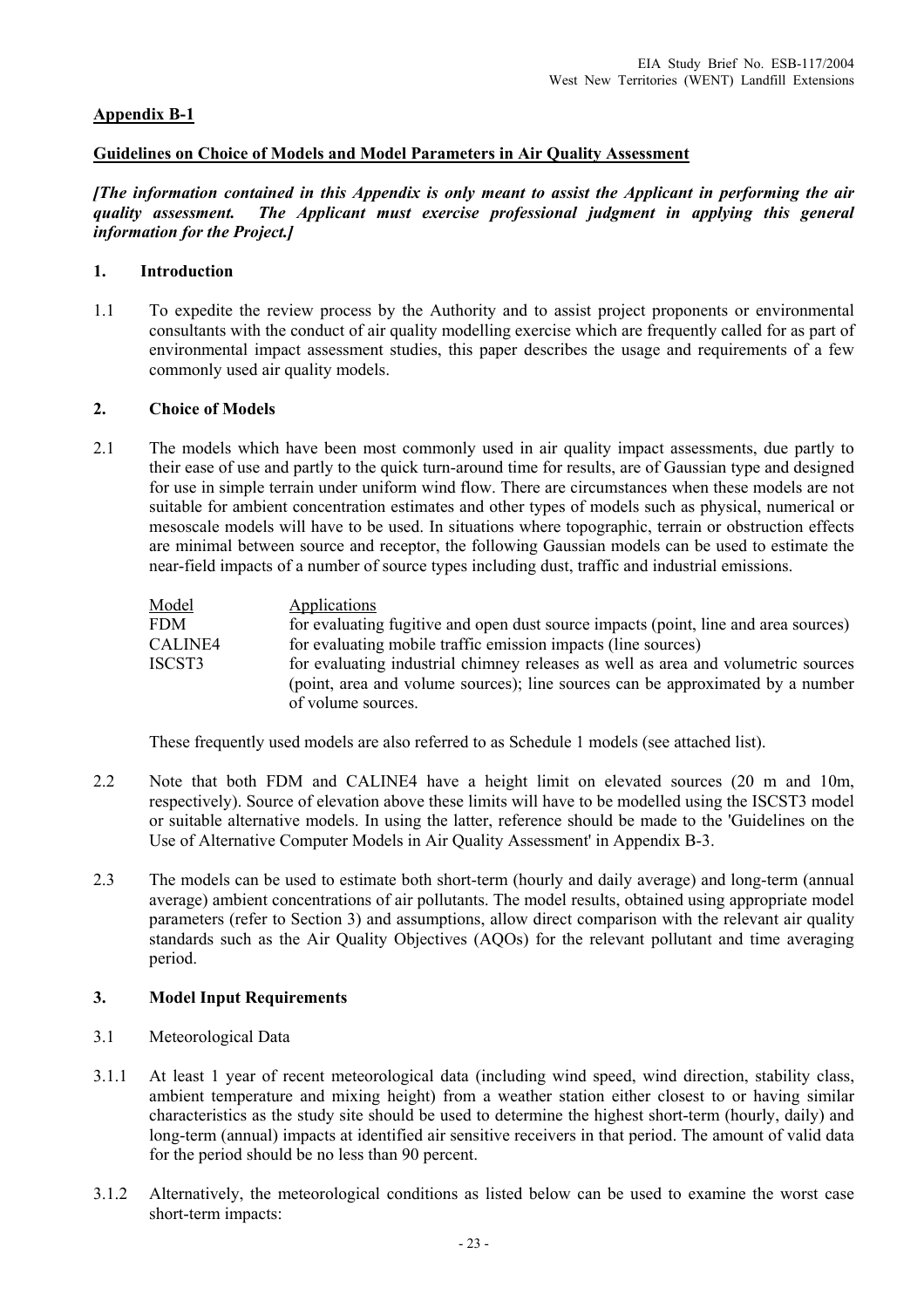- Day time: stability class D; wind speed 1 m/s (at 10m height); worst-case wind angle; mixing height 500 m
- Night time: stability class F; wind speed 1 m/s (at 10m height); worst case wind angle; mixing height 500 m

This is a common practice with using CALINE4 model due to its inability to handle lengthy data set.

- 3.1.3 For situations where, for example, (i) the model (such as CALINE4) does not allow easy handling of one full year of meteorological data; or (ii) model run time is a concern, the followings can be adopted in order to determine the daily and annual average impacts:
	- (i) perform a frequency occurrence analysis of one year of meteorological data to determine the actual wind speed (to the nearest unit of m/s), wind direction (to the nearest  $10^{\circ}$ ) and stability (classes A to F) combinations and their frequency of occurrence;
	- (ii) determine the short term hourly impact under all of the identified wind speed, wind direction and stability combinations; and
	- (iii) apply the frequency data with the short term results to determine the long term (daily / annual) impacts.

Apart from the above, any alternative approach that will capture the worst possible impact values (both short term and long term) may also be considered.

- 3.1.4 Note that the anemometer height (relative to a datum same for the sources and receptors) at which wind speed measurements were taken at a selected station should be correctly entered in the model. These measuring positions can vary greatly from station to station and the vertical wind profile employed in the model can be grossly distorted from the real case if incorrect anemometer height is used. This will lead to unreliable concentration estimates.
- 3.1.5 An additional parameter, namely, the standard deviation of wind direction,  $\sigma$   $\Theta$ , needs to be provided as input to the CALINE4 model. Typical values of  $\sigma \circ$  range from 12<sup>°</sup> for rural areas to 24<sup>°</sup> for highly urbanised areas under 'D' class stability. For semi-rural such as new development areas, 18° is more appropriate under the same stability condition. The following reference can be consulted for typical ranges of standard deviation of wind direction under different stability categories and surface roughness conditions.

*Ref.(1): Guideline On Air Quality Models (Revised), EPA-450/2-78-027R, United States Environmental Protection Agency, July 1986.* 

3.2 Emission Sources

 All the identified sources relevant to a process plant or a study site should be entered in the model and the emission estimated based on emission factors compiled in the AP-42 (Ref. 2) or other suitable references. The relevant sections of AP-42 and any parameters or assumptions used in deriving the emission rates (in units  $g/s$ ,  $g/s/m$  or  $g/s/m<sup>2</sup>$ ) as required by the model should be clearly stated for verification. The physical dimensions, location, release height and any other emission characteristics such as efflux conditions and emission pattern of the sources input to the model should also correspond to site data.

If the emission of a source varies with wind speed, the wind speed-dependent factor should be entered.

*Ref.(2): Compilation of Air Pollutant Emission Factors, AP-42, 5th Edition, United States Environmental Protection Agency, January 1995*.

3.3 Urban/Rural Classification

 Emission sources may be located in a variety of settings. For modelling purposes these are classified as either rural or urban so as to reflect the enhanced mixing that occurs over urban areas due to the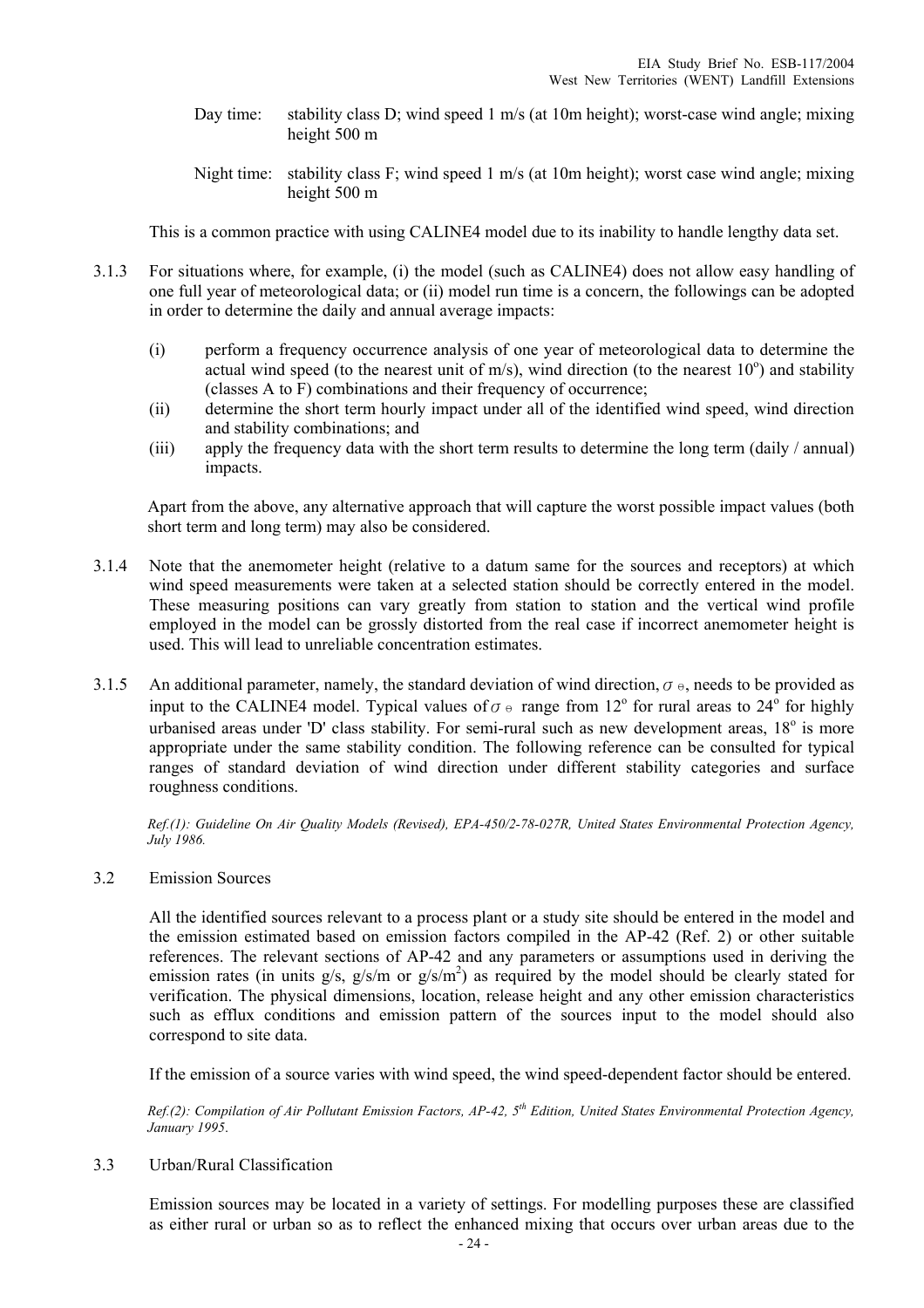presence of buildings and urban heat effects. The selection of either rural or urban dispersion coefficients in a specific application should follow a land use classification procedure. If the land use types including industrial, commercial and residential uses account for 50% or more of an area within 3 km radius from the source, the site is classified as urban; otherwise, it is classified as rural.

#### 3.4 Surface Roughness Height

 This parameter is closely related to the land use characteristics of a study area and associated with the roughness element height. As a first approximation, the surface roughness can be estimated as 3 to 10 percent of the average height of physical structures. Typical values used for urban and new development areas are 370 cm and 100 cm, respectively.

#### 3.5 Receptors

 These include discrete receptors representing all identified air sensitive receivers at their appropriate locations and elevations and any other discrete or grid receptors for supplementary information. A receptor grid, whether Cartesian or Polar, may be used to generate results for contour outputs.

3.6 Particle Size Classes

 In evaluating the impacts of dust-emitting activities, suitable dust size categories relevant to the dust sources concerned with reasonable breakdown in TSP (< 30  $\mu$  m) and RSP (< 10  $\mu$  m) compositions should be used.

## $3.7$  NO<sub>2</sub> to NO<sub>x</sub> Ratio

The conversion of  $NO_x$  to  $NO_2$  is a result of a series of complex photochemical reactions and has implications on the prediction of near field impacts of traffic emissions. Until further data are available, three approaches are currently acceptable in the determination of  $NO<sub>2</sub>$ :

- (a) Ambient Ratio Method (ARM) assuming 20% of NO<sub>x</sub> to be NO<sub>2</sub>; or
- (b) Discrete Parcel Method (DPM, available in the CALINE4 model); or
- (c) Ozone Limiting Method (OLM) assuming the tailpipe  $NO<sub>2</sub>$  emission to be 7.5% of  $NO<sub>x</sub>$  and the background ozone concentration to be in the range of 57 to 68  $\mu$  g/m<sup>3</sup> depending on the land use type (see also the EPD reference paper 'Guidelines on Assessing the 'TOTAL' Air Quality Impacts' in Appendix B-2).

## 3.8 Odour Impact

 In assessing odour impacts, a much shorter time-averaging period of 5 seconds is required due to the shorter exposure period tolerable by human receptors. Conversion of model computed hourly average results to 5-second values is therefore necessary to enable comparison against recommended standard. The hourly concentration is first converted to 3-minute average value according to a power law relationship which is stability dependent (Ref. 3) and a result of the statistical nature of atmospheric turbulence. Another conversion factor (10 for unstable conditions and 5 for neutral to stable conditions) is then applied to convert the 3-minute average to 5-second average (Ref. 4). In summary, to convert the hourly results to 5-second averages, the following factors can be applied:

| <b>Stability Category</b> | 1-hour to 5-sec Conversion Factor |
|---------------------------|-----------------------------------|
| Α&Β                       |                                   |
|                           |                                   |
|                           |                                   |
| $F \mathcal{R} F$         |                                   |

Under 'D' class stability, the 5-second concentration is approximately 10 times the hourly average result. Note, however, that the combined use of such conversion factors together with the ISCST results may not be suitable for assessing the extreme close-up impacts of odour sources.